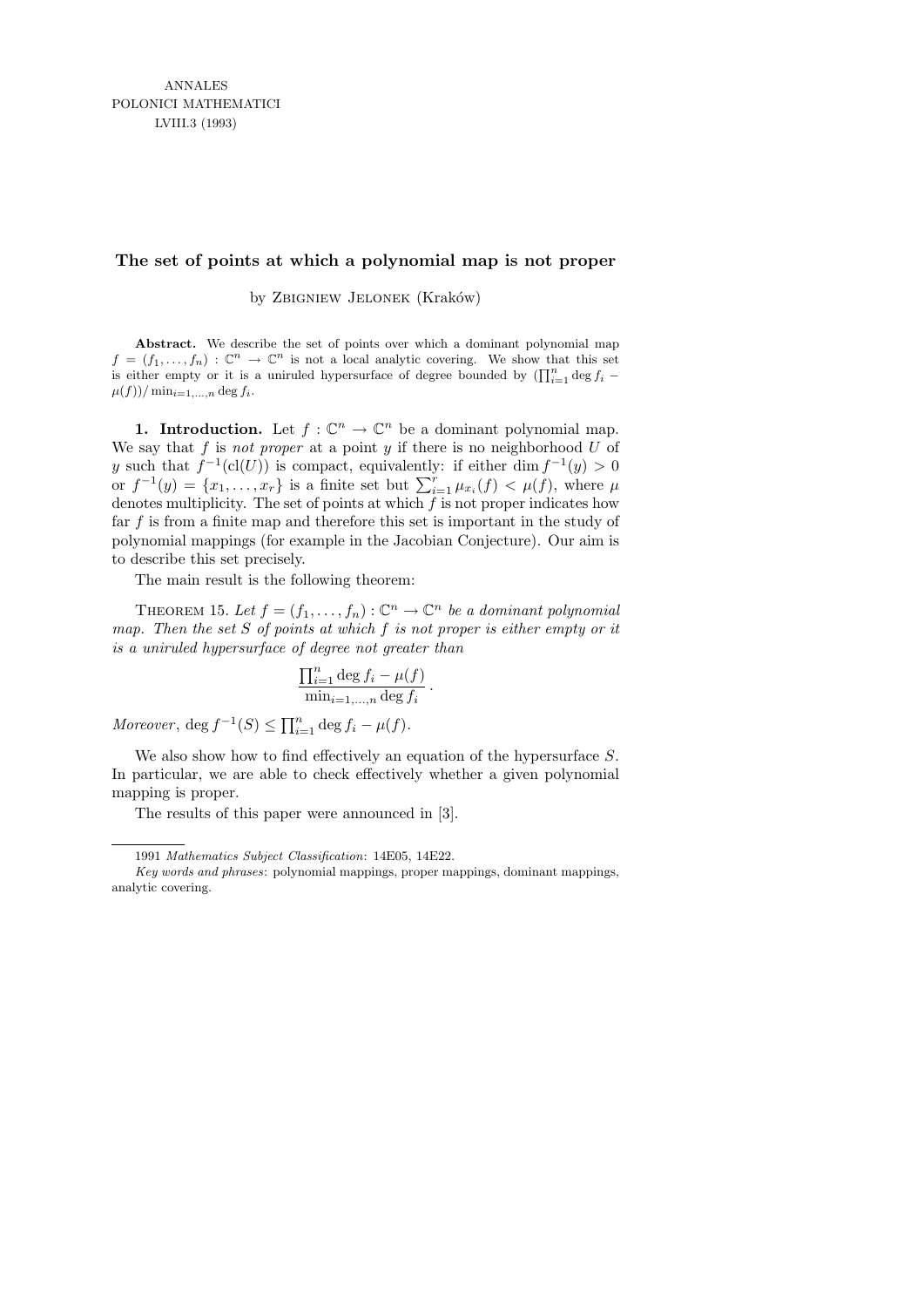260 Z. Jelonek

Acknowledgements. This paper was written during the author's stay at the Centre de Recerca Matematica of The Institut d'Estudis Catalans. I wish to express my gratitude to Prof. Manuel Castellet for his invitation and hospitality. I am also pleased to thank Prof. Arkadiusz Płoski for helpful remarks.

2. Terminology. Our notation and conventions are the same as in [5] and [9]. If f is a dominant polynomial map and  $\{x\}$  is an isolated component of the fiber  $f^{-1}(f(x))$  we denote by  $\mu_x(f)$  the multiplicity of f at x and by  $\mu(f)$  the number of points in a generic fiber of f (see, e.g., [5]).

Let  $\mathbb{C}[z_1,\ldots,z_n]$  be a polynomial ring and  $a_1,\ldots,a_n$  be positive integers. The weight of the monomial  $ax_1^{k_1} \cdot \ldots \cdot x_n^{k_n}$   $(a \neq 0)$  is, by definition, the number  $\sum_{i=1}^{n} k_i a_i$ . The weight of a polynomial P is the maximal weight of its monomials (or  $-\infty$  if  $P=0$ ). It will be denoted by  $v(P)$  and called the weight of P determined by the conditions  $v(x) = a_i$ .

Let X be an algebraic variety of dimension  $n \geq 1$ . X is said to be uniruled if there exists an algebraic variety W of dimension  $n-1$  and a dominant rational map  $F: W \times \mathbb{P}^1(\mathbb{C}) \to X$ . Generally, if X is an algebraic set of pure dimension  $n \geq 1$ , X is said to be uniruled if every component of  $X$  is uniruled. Equivalently, an algebraic set  $X$  is uniruled if it has pure dimension  $\geq 1$  and for a generic point in X there is a rational curve in X through this point.

3. Points at which a polynomial map is not proper. We begin with some basic and well-known facts about proper maps.

DEFINITION 1. Let  $X, Y$  be topological spaces. A continuous map  $f$ :  $X \to Y$  is said to be *proper* if for every compact set  $K \subset Y$  the set  $f^{-1}(K)$ is compact.

We have the following nice characterization of proper maps:

PROPOSITION 2. Let  $f: X \to Y$  be a continuous map of locally compact spaces. Then f is proper if and only if it is closed and for every  $y \in Y$  the set  $f^{-1}(y)$  is compact.

If  $X, Y$  are affine varieties there exists a well-known purely algebraic condition for a polynomial map  $f: X \to Y$  to be proper.

PROPOSITION 3. Let X, Y be affine varieties and let  $f: X \to Y$  be a polynomial map. Then f is proper if and only if the map  $f_* : \mathbb{C}[Y] \ni h \to$  $h \circ f \in \mathbb{C}[X]$  is finite, i.e.,  $f_*\mathbb{C}[Y] \subset \mathbb{C}[X]$  is an integral extension of rings.

DEFINITION 4. Let  $f: X \to Y$  be a continuous map. We say that f is proper at  $y \in Y$  if there exists an open neighborhood U of y such that  $res_{f^{-1}(U)} f : f^{-1}(U) \to U$  is a proper map.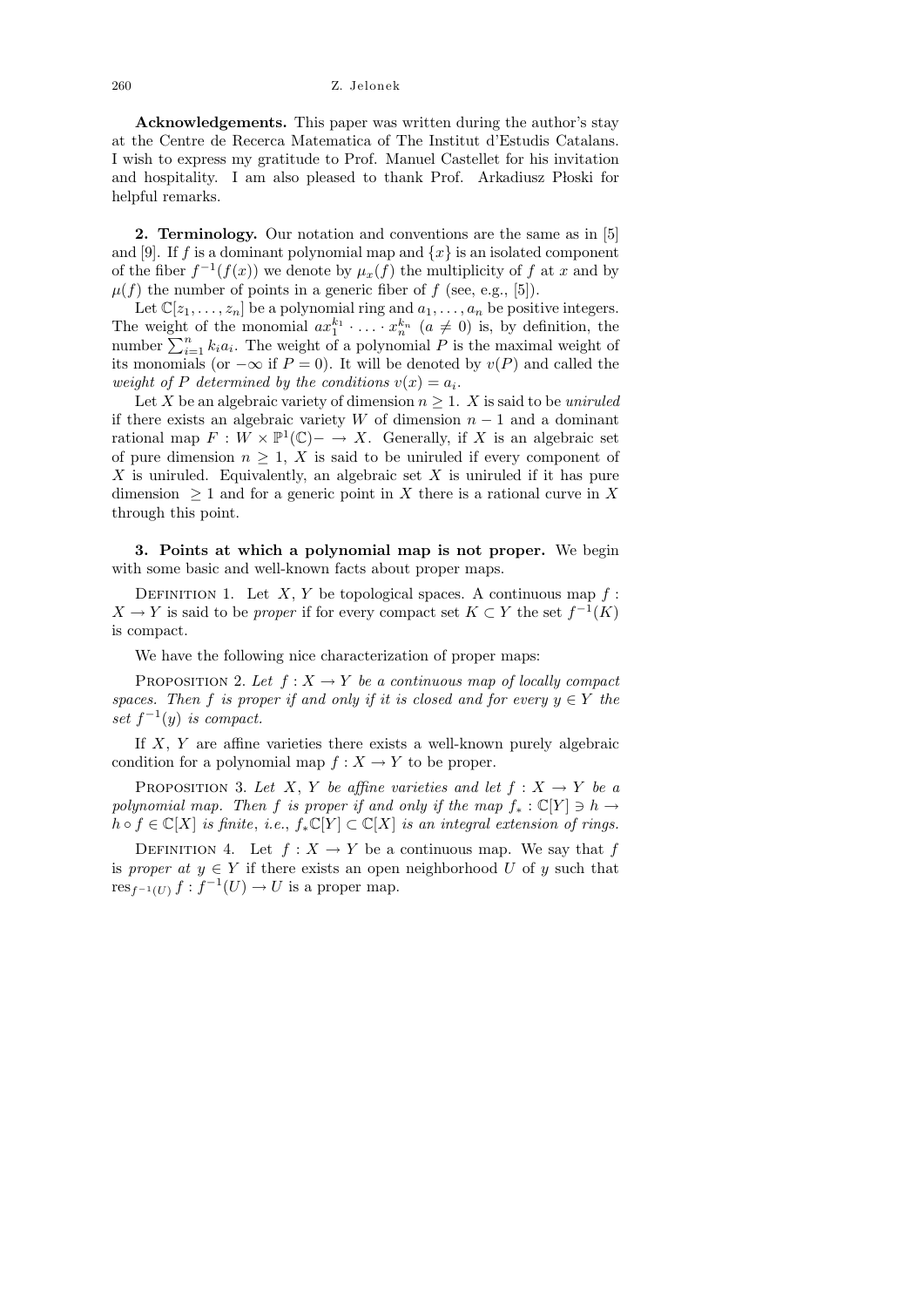$\mathbb{R}$  e m a r k 5. Assume that X, Y are locally compact spaces. Then f is proper if and only if it is proper at every  $y \in Y$ .

In the case of a polynomial map it is easy to show the following:

PROPOSITION 6. Let  $f: \mathbb{C}^n \to \mathbb{C}^n$  be a dominant polynomial map. Then f is proper at  $y \in \mathbb{C}^n$  if and only if  $f^{-1}(y) = \{x_1, \ldots, x_r\}$  is a finite set and  $\sum_{i=1}^r \mu_{x_i}(f) = \mu(f).$ 

Now our main purpose is to give a description of the set of points at which a dominant polynomial map  $f: \mathbb{C}^n \to \mathbb{C}^n$  is not proper. We start with the following fact:

PROPOSITION 7. Let  $f: \mathbb{C}^n \to \mathbb{C}^n$  be a dominant polynomial map and let  $\mathbb{C}(f_1,\ldots,f_n)\subset \mathbb{C}(x_1,\ldots,x_n)$  be the induced field extension. Let

$$
\sum_{k=0}^{n_i} a_k^i(f) x_i^{n_i - k} = 0,
$$

where the  $a_k^i$  are polynomials, be an irreducible equation of  $x_i$  over  $\mathbb{C}[f_1, \ldots]$  $\dots, f_n$ . Let  $S = \bigcup_{i=1}^n \{y \in \mathbb{C}^n : a_0^i(y) = 0\}$ . Then f is proper at a point y if and only if  $y \in \mathbb{C}^n \setminus S$ .

P r o o f.  $\Rightarrow$  It is enough to prove that  $f: \mathbb{C}^n \backslash f^{-1}(S) \to \mathbb{C}^n \backslash S$  is proper. If S is empty then  $\mathbb{C}[f_1,\ldots,f_n]\subset \mathbb{C}[x_1,\ldots,x_n]$  is an integral extension and by Proposition 3, f is proper. Otherwise S, and hence  $f^{-1}(S)$ , is a hypersurface. Set  $A = \prod_{i=1}^{n} a_0^i$ . Then A is a non-constant polynomial and  $S = \{y \in \mathbb{C}^n :$  $A(y) = 0, \, f^{-1}(S) = \{x : A(f(x)) = 0\}.$  Let  $V = \mathbb{C}^n \setminus f^{-1}(S)$  and  $W = \mathbb{C}^n \setminus$ S. Then V, W are affine varieties and  $\mathbb{C}[V] = \mathbb{C}[x_1,\ldots,x_n][(A(f(x)))^{-1}],$  $\mathbb{C}[W] = \mathbb{C}[y_1, \ldots, y_n][A^{-1}]$ . Hence  $f_*\mathbb{C}[W] = \mathbb{C}[f_1, \ldots, f_n][(A(f(x)))^{-1}]$ . Since the  $a_0^i(f)$  are units in  $f_*\mathbb{C}[W]$  we conclude that the  $x_i$  are integral over  $f_*\mathbb{C}[W]$ . Of course  $A(f)^{-1}$  is also integral, and we get the integral extension  $f_*\mathbb{C}[W] \subset \mathbb{C}[V]$ . By Proposition 3 the proof of this part is finished.

 $\Leftarrow$  The following lemma is proved in [10].

LEMMA 8. Let  $\Omega$  be an open set in  $\mathbb{C}^n$ ,  $a_i : \Omega \to \mathbb{C}$ ,  $i = 0, 1, \ldots, s$ , be continuous functions with  $a_0 \neq 0$ , and let  $\Gamma = \{(x,t) \in \Omega \times \mathbb{C} :$  $\sum_{i=0}^{s} a_i(x) t^{s-i} = 0$ . Then the projection  $\pi : \Gamma \ni (x,t) \to x \in \Omega$  is proper if and only if  $a_0(x) \neq 0$  for every  $x \in \Omega$ .

Consider the map  $F = (f, x_i) : \mathbb{C}^n \to \mathbb{C}^n \times \mathbb{C}$ . It is a dominant map from  $\mathbb{C}^n$  to the hypersurface given by the equation

$$
\sum_{j=0}^{n_i} a_j^i(y) x_i^{n_i-j} = 0 \, .
$$

In particular, the image of  $\mathbb{C}^n$  under F is dense in the hypersurface  $\Gamma$  given by the above equation. Assume that f is proper at a point  $y \in \mathbb{C}^n$ . Then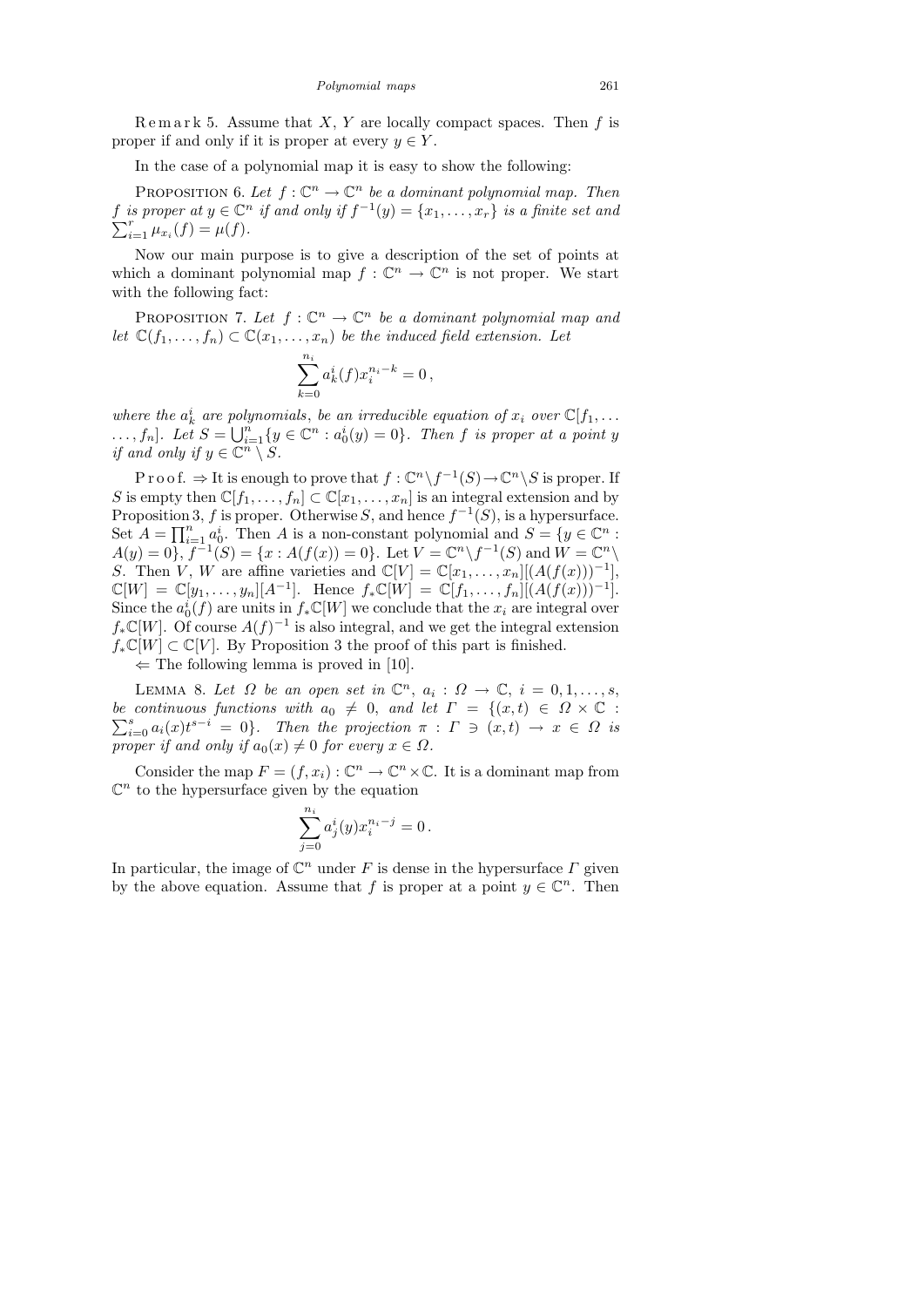there exists an open neighborhood U of y such that  $res_{f^{-1}(U)} f : f^{-1}(U) \to$ U is a proper map. We have the following diagram (here  $\pi$  is the natural projection and the primes denote restriction):

$$
U \times \mathbb{C}
$$
  

$$
F' \downarrow \pi
$$
  

$$
f^{-1}(U) \xrightarrow{f'} U
$$

Note that  $F'(f^{-1}(U))$  is contained in  $\Gamma \cap (U \times \mathbb{C})$  and dense in it. Since  $\pi \circ F' = f'$  is proper, so is F'. In particular, F' is closed, and consequently  $F(f^{-1}(U)) = \Gamma \cap (U \times \mathbb{C}) := \Gamma'$ . This means that  $F'$  maps  $f^{-1}(U)$  onto  $\Gamma'$ .

Since  $F'$  is a surjection, for every compact set  $K \subset U$  we have  $(\operatorname{res}_\Gamma \pi)^{-1}(K) = F'(f^{i-1}(K))$ , hence  $\operatorname{res}_\Gamma \pi$  is a proper map. By Lemma 8 we conclude that  $a_0^i \neq 0$  in  $\Omega$ , in particular,  $a_0^i(y) \neq 0$ . This proves the second part of Proposition 7.

COROLLARY 9. Let  $f: \mathbb{C}^n \to \mathbb{C}^n$  be a dominant polynomial map. Then the set  $S$  of points at which  $f$  is not proper is either empty or is a hypersurface.

 $R$  e m a r k 10. a) In the same way as Proposition 7 we can prove the following theorem:

If  $f: X \to Y$  is a dominant polynomial map of smooth affine varieties of the same dimension then the set of points at which f is not proper is either empty or it is a hypersurface.

b) We can effectively find an equation of the hypersurface S. Indeed, by Proposition 7 and its proof it is enough to find equations of n hypersurfaces which have parameterizations  $F_i = (f, x_i), i = 1, \ldots, n$ .

This can be done in the standard way. For example it is enough to compute a Gröbner basis of the ideals  $I_k = (y_1 - f_1, \ldots, y_n - f_n, y_{n+1} - x_k)$ ,  $k = 1, \ldots, n$ , with respect to the separating order. In this way we obtain polynomials  $g_k(y) \in I_k \cap \mathbb{C}[Y], k = 1, \ldots, n$ , which are the equations we were looking for. If  $g_k = \sum_{j=0}^{n_k} a_j^k(y) y_{n+1}^{n_k-j}$  then  $S = \{y \in \mathbb{C}^n : \prod_{i=1}^n a_0^i(y) = 0\}.$ 

In particular, we are able to check effectively whether a given polynomial mapping is proper.

PROPOSITION 11. Let  $f: \mathbb{C}^n \to \mathbb{C}^n$  be a dominant polynomial map and let  $\mathbb{C}(f_1,\ldots,f_n) \subset \mathbb{C}(x_1,\ldots,x_n)$  be the induced field extension. For a given polynomial  $h \in \mathbb{C}[x_1, \ldots, x_n]$  let

$$
\sum_{j=0}^{n_k} a_j^h(f) h^{m-j} = 0,
$$

where the  $a_j^h$  are polynomials, be an irreducible equation of h over  $\mathbb{C}[f_1, \ldots]$  $\ldots, f_n$ ]. Then the set  $\{y \in \mathbb{C}^n : a_0^h(y) = 0\}$  is contained in the set S of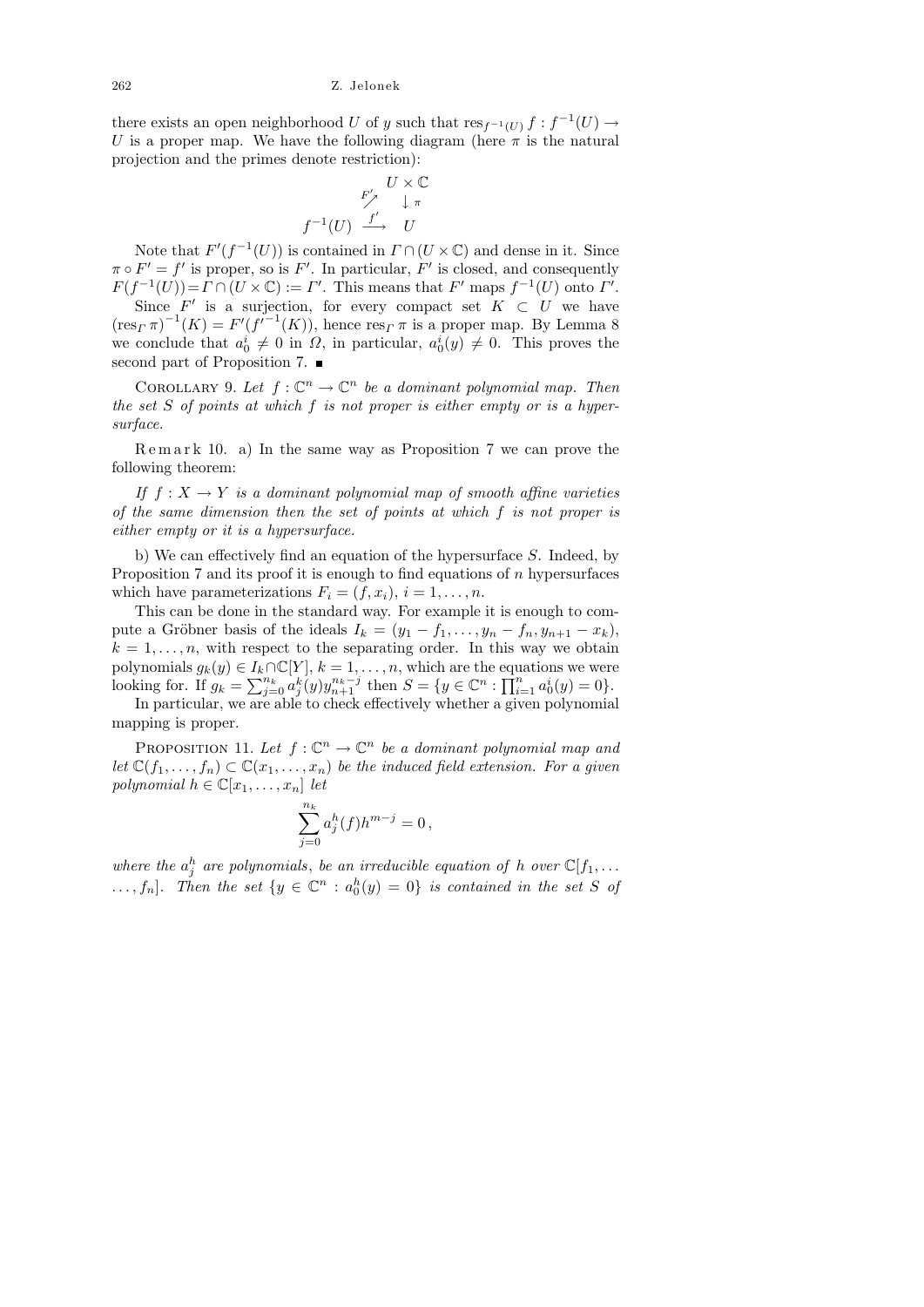points at which f is not proper. Moreover, if  $h_1, \ldots, h_p$  are generators of  $\mathbb{C}[x_1,\ldots,x_n]$  then  $S = \bigcup_{i=1}^p \{y \in \mathbb{C}^n : a_0^{h_i}(y) = 0\}.$ 

P r o o f. The proof is the same as above.

PROPOSITION 12. Let  $f = (f_1, \ldots, f_n) : \mathbb{C}^n \to \mathbb{C}^n$  be a dominant polynomial map. The degree of the hypersurface S of points at which f is not proper is not greater than

$$
\frac{\prod_{i=1}^n \deg f_i - \mu(f)}{\min_{i=1,\dots,n} \deg f_i}.
$$

Moreover ,

$$
\deg f^{-1}(S) \le \prod_{i=1}^n \deg f_i - \mu(f).
$$

Proof. First we will show

LEMMA 13. There exists a linear polynomial  $\eta = \sum_{i=1}^{n} c_i x_i$   $(c_i \in \mathbb{C})$  such that  $S = \{x : a_0^{\eta}$  $\eta_0^{\eta}(x)=0$  and  $\eta$  is a primitive element of the field extension  $\mathbb{C}(f_1,\ldots,f_n)\subset \mathbb{C}(x_1,\ldots,x_n).$ 

P r o o f. For  $t \in \mathbb{C} \setminus \{0\}$  put  $\eta(t) = \sum_{i=1}^n t^{i-1} x_i$ . The family of hypersurfaces  $S_t = \{x : a_0^{\eta(t)}\}$  $\eta_0^{(t)}(x) = 0$ ,  $t \in \mathbb{C} \setminus \{0\}$ , is finite  $(S_t \subset S!)$ , hence there exists an infinite set  $T \subset \mathbb{C} \setminus \{0\}$  such that  $S_t = S_{t'}$  for  $t, t' \in T$ . Moreover, the family of subfields  $\mathbb{C}(f_1,\ldots,f_n)(\eta(t)) \subset \mathbb{C}(x_1,\ldots,x_n), t \in T$ , is also finite. It follows easily that there exist n different numbers  $t_1, \ldots, t_n$  (even infinitely many) such that  $S_{t_i} = S_{t_j}$  and  $\mathbb{C}(f_1, \ldots, f_n)(\eta(t_i)) = \mathbb{C}(f_1, \ldots, f_n)(\eta(t_j))$ for every  $i, j = 1, \ldots, n$ . Since  $\eta(t_1), \ldots, \eta(t_n)$  are generators of the ring  $\mathbb{C}[x_1,\ldots,x_n]$  over  $\mathbb{C}$ , all  $\eta(t_1),\ldots,\eta(t_n)$  are primitive elements of the field extension  $\mathbb{C}(f_1,\ldots,f_n) \subset \mathbb{C}(x_1,\ldots,x_n)$  and by Proposition 11 we conclude that  $S_{t_i} = S$  for  $i = 1, ..., n$ .

Now we need an old classical result due to O. Perron (see [6], Theorems 57 and 62, and in a stronger modern version in [7], Theorem 1.5).

Let  $F_1, \ldots, F_m \in \mathbb{C}[Z_1, \ldots, Z_n]$  be algebraically dependent polynomials of positive degrees and let v be the weight in  $\mathbb{C}[W_1,\ldots,W_m]$  determined by the conditions  $v(W_i) = \deg F_i$ , for  $i = 1, ..., m$ . Then there exists a non-zero polynomial  $P = P(W_1, \ldots, W_m)$  such that  $P(F_1(Z), \ldots, F_m(Z)) = 0$  in  $\mathbb{C}[Z]$  and  $v(P) \leq \prod_{i=1}^{m} \deg F_i$ .

 $\sum$ To prove Proposition 12, let  $\eta$  be as in Lemma 13 and let  $H(x,t) =$ <br>  $\sum_{j=0}^{m} a_j^{\eta}(x) t^{m-j} = 0$ , where the  $a_j^{\eta}$  are polynomials, be an irreducible equa- $\bar{y}_j^{\eta}(x)t^{m-j} = 0$ , where the  $a_j^{\eta}$  $j<sup>η</sup>$  are polynomials, be an irreducible equation of  $\eta$  over  $\mathbb{C}[f_1,\ldots,f_n]$  (i.e.,  $H(f,\eta)=0$ ). Since  $\eta$  is primitive,  $m=\mu(f)$ . We have to estimate the degree of  $a_0^{\eta}$  $_{0}^{\eta}$ . We use Perron's theorem, where  $m = n + 1$ ,  $F_i = f_i$  for  $i = 1, ..., n$  and  $F_{n+1} = \eta$ . Since H divides P,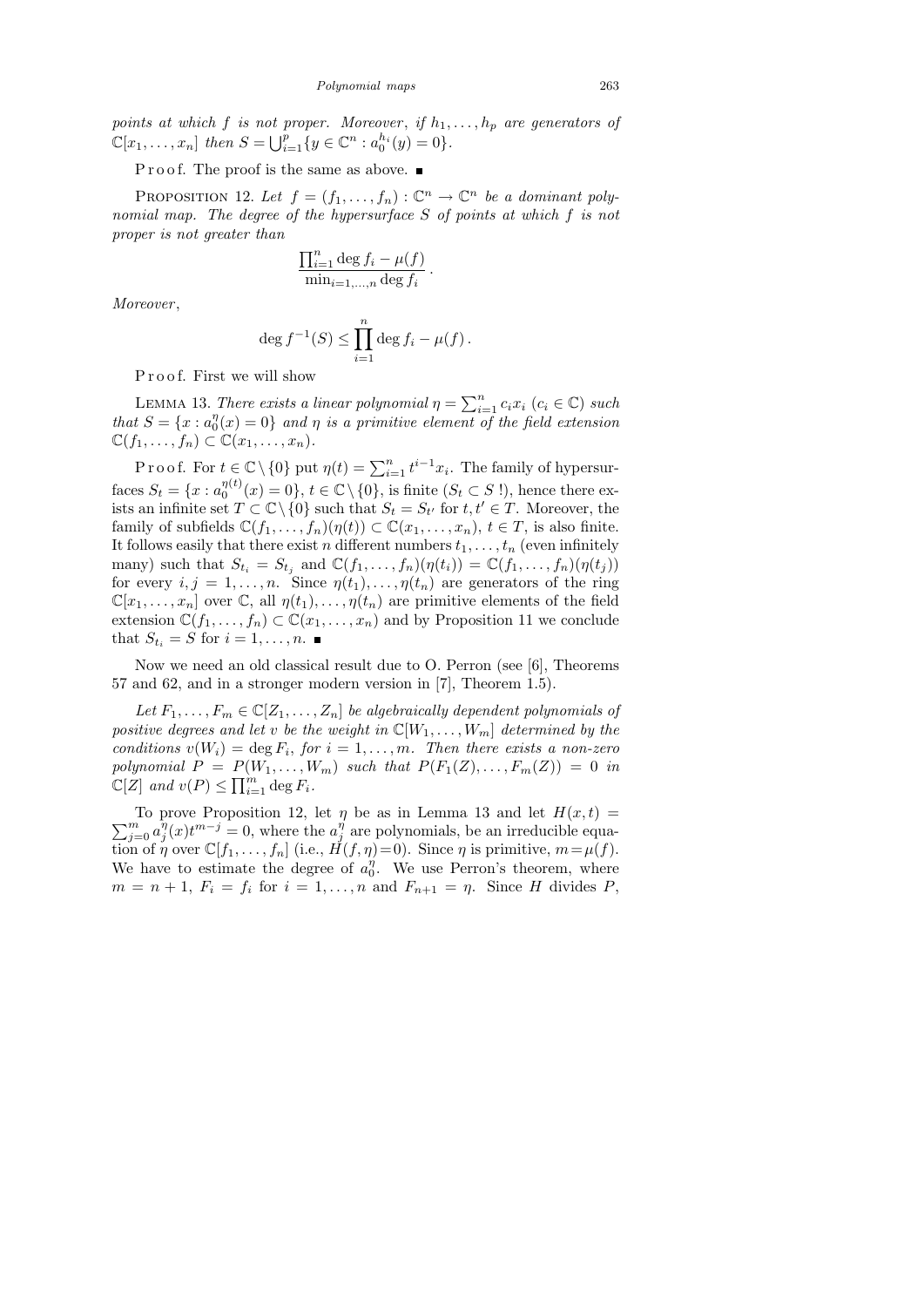264 Z. Jelonek

we have  $v(H) \le v(P)$ , hence  $v(H) \le \prod_{i=1}^{n+1} \deg F_i = \prod_{i=1}^n \deg f_i$ . Thus  $v(a_0^{\eta}$  $\binom{n}{0} \le v(H) - \mu(f) \le \prod_{i=1}^n \deg f_i - \mu(f)$ . Since

$$
\deg P \cdot \min_{i=1,\dots,n} \deg f_i \le v(P)
$$

for every polynomial  $P$ , we get

$$
\deg a_0^{\eta} \le \frac{\prod_{i=1}^n \deg f_i - \mu(f)}{\min_{i=1,\dots,n} \deg f_i}
$$

.

Since  $\deg S \leq \deg a_0^{\eta}$  $\eta$ , we get the first estimate. To get the second one it is enough to note that  $f^{-1}(S)$  has equation  $a_0^{\eta}$  $\binom{\eta}{0}(f_1,\ldots,f_n) = 0$  and  $\deg f^{-1}(S) \leq \deg a_0^{\eta}$  $v_0^{\eta}(f_1,\ldots,f_n)\leq v(a_0^{\eta})$  $\eta_0^n$ )  $\leq \prod_{i=1}^n \deg f_i - \mu(f).$ 

PROPOSITION 14. Let  $f: \mathbb{C}^n \to \mathbb{C}^n$  be a polynomial map with graph  $\Gamma =$  $\{(x, y) \in \mathbb{C}^n \times \mathbb{C}^n : y = f(x)\}\.$  Denote by  $\Gamma'$  the closure of  $\Gamma$  in  $\mathbb{P}^n(\mathbb{C}) \times \mathbb{C}^n$ and put  $R = \Gamma' \setminus \Gamma$ . Let  $\pi$  denote the natural projection  $\mathbb{P}^n(\mathbb{C}) \times \mathbb{C}^n \to \mathbb{C}^n$ . Then the set S of points at which f is not proper is exactly the set  $\pi(R)$ . In particular, if  $S$  is not empty then it is a uniruled hypersurface.

P r o o f. It is easy to see that f is not proper at y if and only if there exists a sequence  $x_n$  such that  $\lim x_n = \infty$  and  $\lim f(x_n) = y$ . This is equivalent to  $y \in \pi(R)$ .

By [2] every projective compactification of  $\mathbb{C}^n$  is uniruled at infinity. Since  $\Gamma$  is isomorphic to  $\mathbb{C}^n$ , every  $(n-1)$ -dimensional component of  $R=$  $\Gamma' \setminus \Gamma$  is uniruled, and consequently the hypersurface  $S = \pi(R)$  must be uniruled.

We summarize Propositions 12 and 14 in:

THEOREM 15. Let  $f = (f_1, \ldots, f_n) : \mathbb{C}^n \to \mathbb{C}^n$  be a dominant polynomial map. Then the set  $S$  of points at which  $f$  is not proper is either empty or it is a uniruled hypersurface of degree not greater than

$$
\frac{\prod_{i=1}^n \deg f_i - \mu(f)}{\min_{i=1,\dots,n} \deg f_i}.
$$

Moreover,  $\deg f^{-1}(S) \le \prod_{i=1}^n \deg f_i - \mu(f)$ .

Theorem 15 has many interesting corollaries:

COROLLARY 16. Let f and S be as above. Then  $\deg S < (\deg f)^{n-1}$ , where deg  $f = \max_{i=1,...,n} \deg f_i$ . In particular, if  $n = 2$  then deg  $S < \deg f$ .

COROLLARY 17. Let  $f: \mathbb{C}^n \to \mathbb{C}^n$  be a dominant polynomial map. Then

$$
\mu(f) \le \prod_{i=1}^n \deg f_i - \deg S \cdot \min_{i=1,\dots,n} \deg f_i,
$$

where S denotes the hypersurface of points at which the map f is not proper. In particular, if  $\mu(f) > \prod_{i=1}^n \deg f_i - \min_{i=1,\dots,n} \deg f_i$ , then f is proper.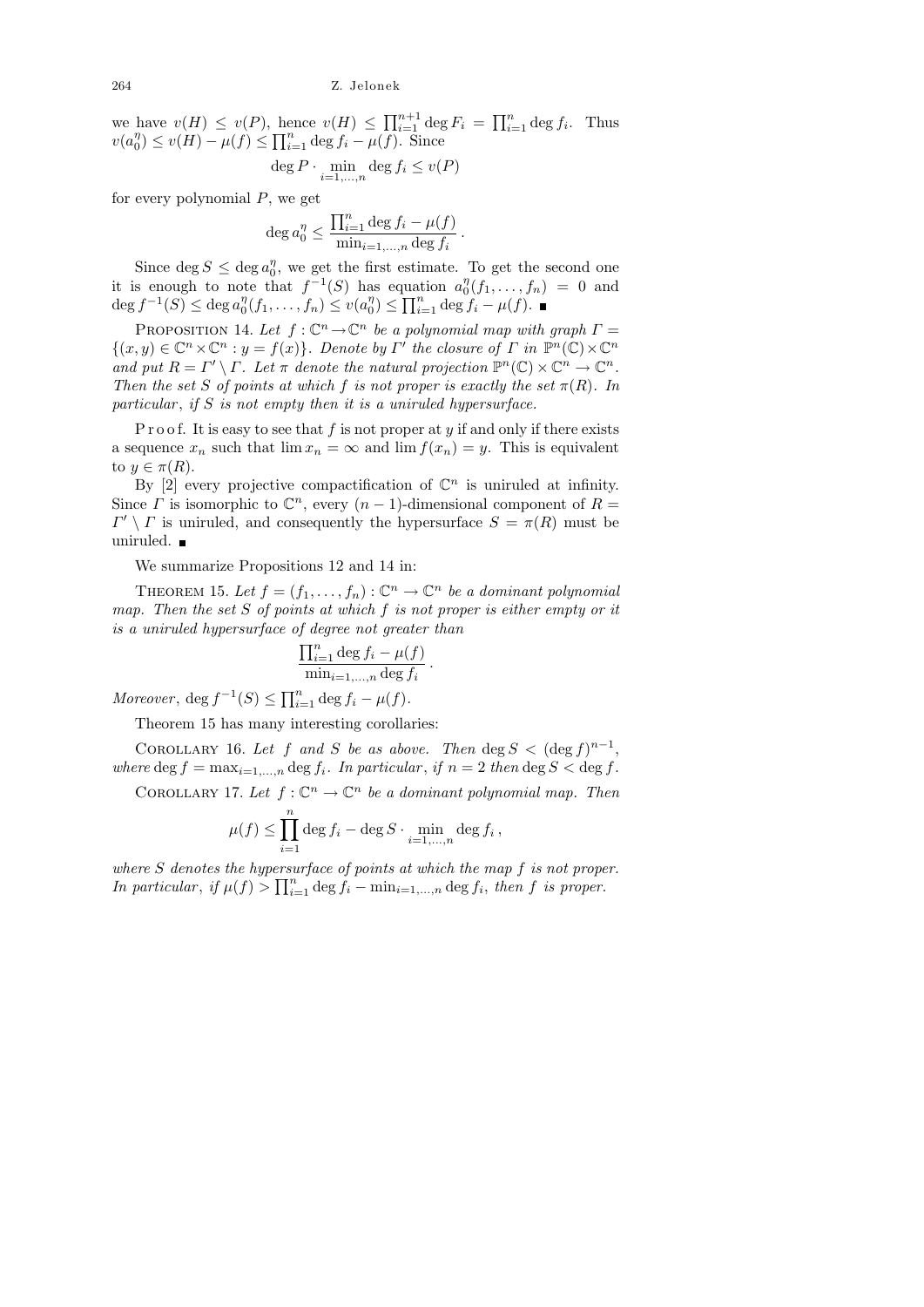$$
d \le \frac{\prod_{i=1}^n \deg f_i - \mu(f)}{\min_{i=1,\dots,n} \deg f_i}.
$$

COROLLARY 19. Let  $f: \mathbb{C}^n \to \mathbb{C}^n$  be a polynomial birational map which is not an automorphism. Then  $\text{cl}(\mathbb{C}^n \setminus f(\mathbb{C}^n))$  is a uniruled hypersurface of degree

$$
d \le \frac{\prod_{i=1}^{n} \deg f_i - 1}{\min_{i=1,\dots,n} \deg f_i}
$$

.

EXAMPLE 20. Consider  $f: \mathbb{C}^n \ni (x_1, \ldots, x_n) \to (x_1, \ldots, x_{n-1}, \prod_{i=1}^n x_i)$  $\in \mathbb{C}^n$ . In this case  $S = \text{cl}(\mathbb{C}^n \setminus f(\mathbb{C}^n))$  is the union of hyperplanes  $\bigcup_{i=1}^{n-1} \{x :$  $x_i = 0$ . Thus both degree estimates in Theorem 15 are sharp.

In the sequel we need the following generalization of a result of [4] (compare with [1]):

PROPOSITION 21. Let X be an affine set and  $\Gamma$  be a closed affine subset of X. Let  $f: \Gamma \to \mathbb{C}^n$  be a proper polynomial map and assume  $n \geq$  $\dim X$ . Then there exists a proper polynomial map  $F: X \to \mathbb{C}^n$  such that  $res_\Gamma F = f.$ 

P r o o f. Let  $I(\Gamma)$  denote the ideal of  $\Gamma$  in  $\mathbb{C}[X]$ . Let  $g = (g_1, \ldots, g_n)$  be a polynomial extension of f to X. Let  $x_1, \ldots, x_m$  be polynomial functions generating  $\mathbb{C}[X]$  over  $\mathbb{C}$ , i.e.,  $\mathbb{C}[X] = \mathbb{C}[x_1,\ldots,x_m]$ . It follows from our assumptions that there exist polynomial functions  $a_j^i \in \mathbb{C}[X_1,\ldots,X_n]$  such that  $H_i = \sum_{j=0}^{n_i} a_j^i(g) x_i^{n_i-j} = 0 \mod I(\Gamma)$ , and  $a_0^i(g) = \text{const} \neq 0$  for  $i = 1, \ldots, m$ . Consider the map  $H = (g_1, \ldots, g_n, H_1, \ldots, H_m) : X \to \mathbb{C}^{n+m}$ . By construction H is proper,  $H(\Gamma) \subset \mathbb{C}^n \times \{0\}$  and  $\dim H(X) = \dim X \leq n$ . The set  $Y := H(X)$  is a closed subset of  $\mathbb{C}^{n+m}$ . It is easy to see that there exists a proper linear projection  $\pi: Y \to \mathbb{C}^n \times \{0\}.$ 

Indeed, we have the canonical inclusion  $\mathbb{C}^{n+m} \subset \mathbb{P}^{n+m}(\mathbb{C})$  and the set W of points at infinity of Y has dimension  $\leq n-1$ . Hence we can find a linear subspace L of the hyperplane at infinity of dimension  $m-1$  which is disjoint from W. Let  $\pi_L : \mathbb{P}^{n+m}(\mathbb{C}) \to cl(\mathbb{C}^n \times \{0\})$  be the projection determined by L. The restriction of  $\pi_L$  to Y is a proper map of Y into  $\mathbb{C}^n \times \{0\}$  and it is the projection  $\pi$  we were looking for.

Now it is enough to take  $F = p \circ H$  to obtain a proper extension of f to the whole of  $X$ .

R e m a r k 22. It is easy to see that Proposition 21 remains true if we replace "proper polynomial map" by "polynomial map with generically finite fibers".